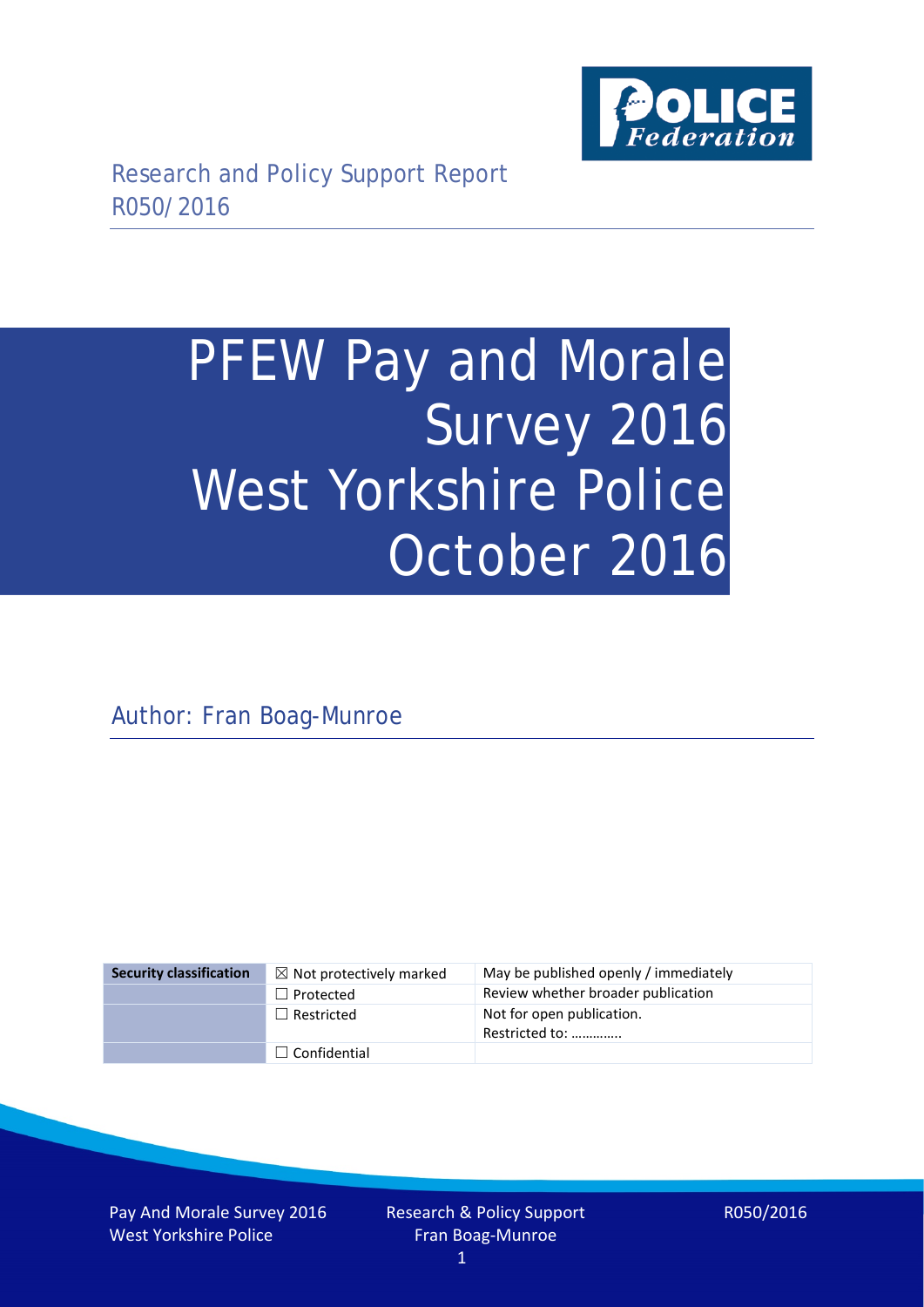## **INTRODUCTION**

This note provides a summary of responses to the PFEW Pay and Morale Survey received from respondents from West Yorkshire Police in 2016.

Where appropriate, details of average responses for the police service as a whole are also presented, as well as a ranking of West Yorkshire Police compared to other forces. Where rankings are provided, a ranking of 1 represents the force with the highest percentage of respondents expressing a particular attitude or intention, and a ranking of 42 represents the force with the lowest percentage of respondents expressing a particular attitude or intention<sup>[1](#page-1-0)</sup>. One force was excluded from this ranking because the sample size was considered too low to be representative of the force as a whole (<200 responses). Please be aware that the actual differences between individual rank positions may be quite small and, if used, should be interpreted cautiously.

Graphical summaries are also presented which compare the proportion of respondents expressing a particular attitude or intention in each force to the average for the service as a whole. These graphical summaries indicate either 1) that a force has the same proportion of respondents expressing a particular attitude as the national average or lower; 2) that the force has a higher proportion of respondents expressing a particular attitude than the national average; or 3) that the proportion of respondents expressing a particular attitude in a force is 10% or more higher than the national average.

# **RESPONSE RATE AND RESPONDENTS**

1531 responses were received from West Yorkshire Police, representing a response rate of around 34% (based on March 2016 Home Office figures of officer headcount). The national response rate for the 2016 survey was 35%. Last year's response rate for West Yorkshire Police was 37%. Please bear this in mind when making comparisons with last year's findings.

Overall 2% of respondents to the survey declined to state which force they belonged to. The responses from these officers have been included within the national data but are excluded from force-level analysis.

72.9% of responses from West Yorkshire Police were received from male officers and 27.1% of responses were from female officers. 75.1% of respondents were Constables, 17.2% were Sergeants and 7.7% were Inspectors or Chief Inspectors.

<span id="page-1-0"></span> $1$  Rankings have been determined at two decimal places.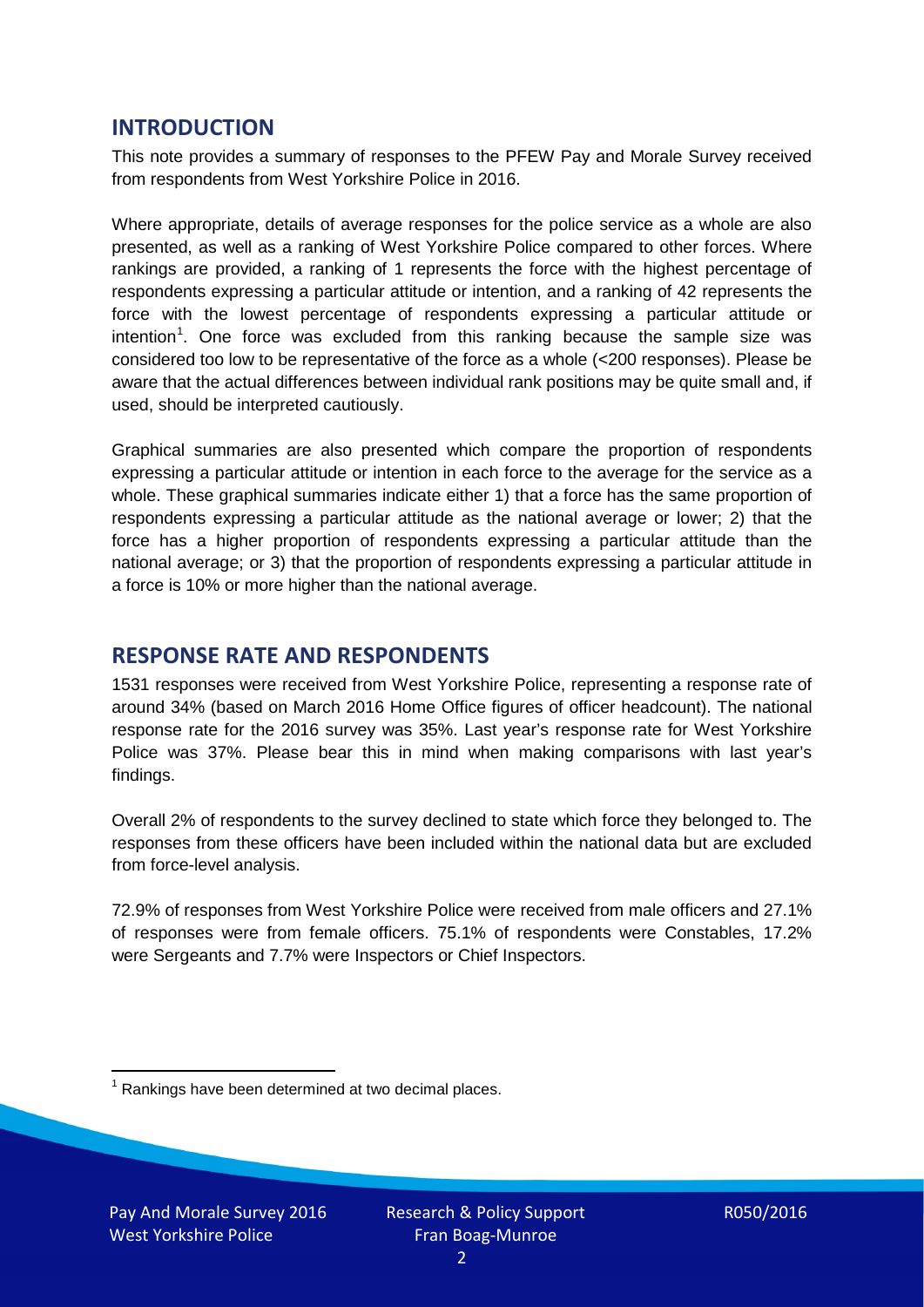## **MORALE**

51.5% of respondents from West Yorkshire Police told us that their morale is currently low.

Nationally, the proportion of respondents reporting low personal morale ranges from 72.0% at the top ranking force to 41.9% at the bottom ranking force. In terms of the proportion of respondents with low morale, West Yorkshire Police ranks 24 out of 42, meaning that, compared to West Yorkshire Police, there are 18 forces with a smaller proportion of respondents reporting low morale.

87.5% of respondents from West Yorkshire Police felt that morale within the force is currently low.

Across England and Wales as a whole, the proportion of respondents reporting low force morale ranges from 98.8% at the top ranking force to 74.1% at the bottom ranking force. In terms of the proportion of respondents reporting low force morale, West Yorkshire Police ranks 23 out of 42 forces, meaning that there are 19 forces with a smaller proportion of respondents who feel that morale within their force is low.

Comparison of 2016 and 2015 figures for morale in West Yorkshire Police are provided in the table below.

|                     | 2016  | 2015  |
|---------------------|-------|-------|
| Low personal morale | 51.5% | 76.0% |
| Low force morale    | 87.5% | 98.6% |

The proportion of respondents in the police service as a whole who said that their morale is low was 55.9%; this compares to 70.1% of respondents to the PFEW Pay and Morale survey in 2016; the proportion of respondents reporting low morale in 2016 was significant smaller than in [2](#page-2-0)015 $^2$ .

The proportion of respondents in the service as a whole who said that morale in their force was low was 89.5%; in 2015, this proportion was 94.6%. Again the difference between 2016 and 2015 was statistically significant<sup>[3](#page-2-1)</sup>.

<span id="page-2-0"></span> $2$ <sup>2</sup> Z= 40.1, p < 0.001

<span id="page-2-1"></span> $3$  Z=25.2, p < 0.001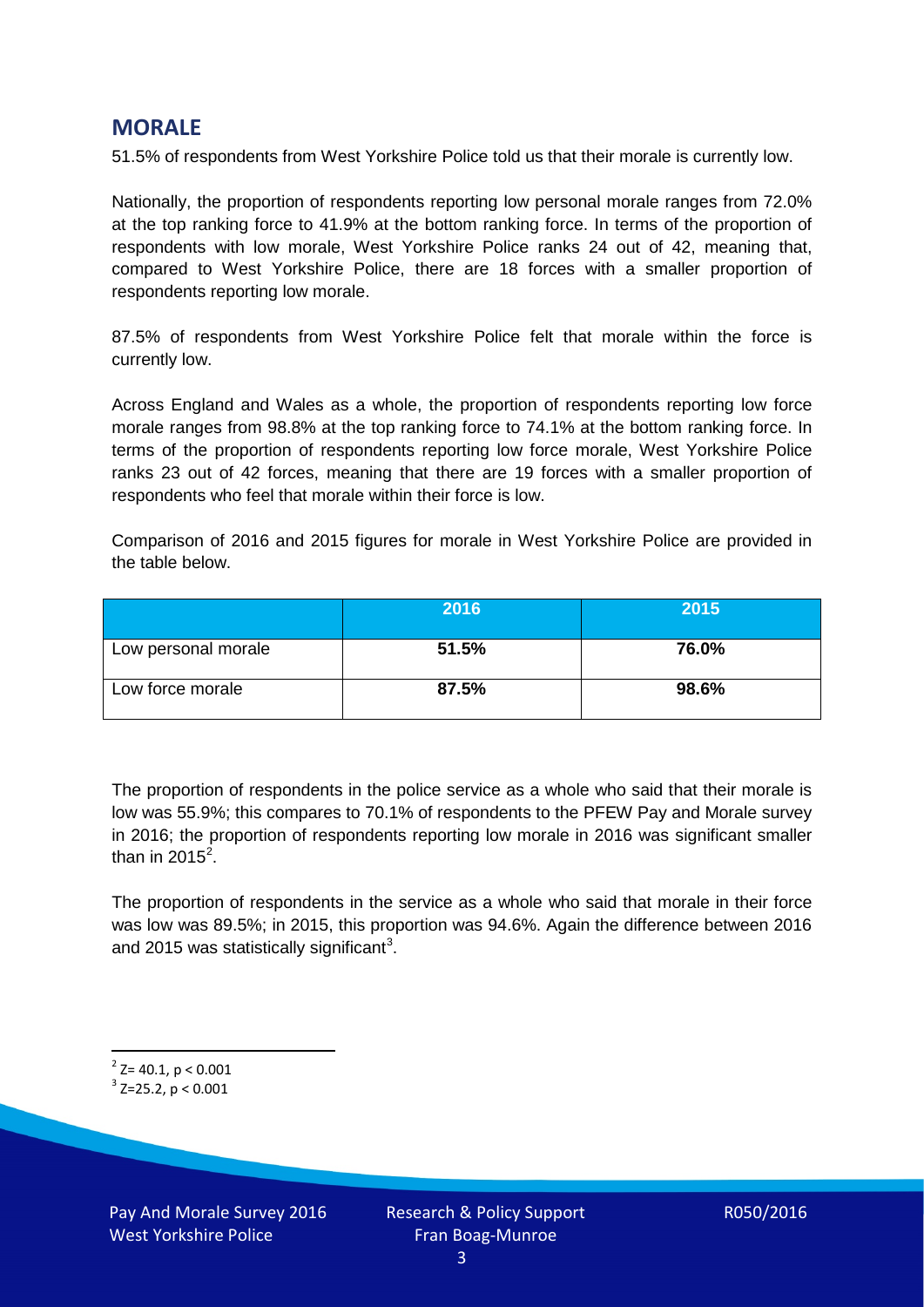*Proportion of respondents reporting low personal morale compared to national average in 2016*



#### *REASONS FOR LOW MORALE*

The survey asked respondents about the factors that had a positive or negative effect on their morale, the table below shows the proportion of respondents in West Yorkshire Police who said a particular factor has had a negative effect upon their morale compared to the national average.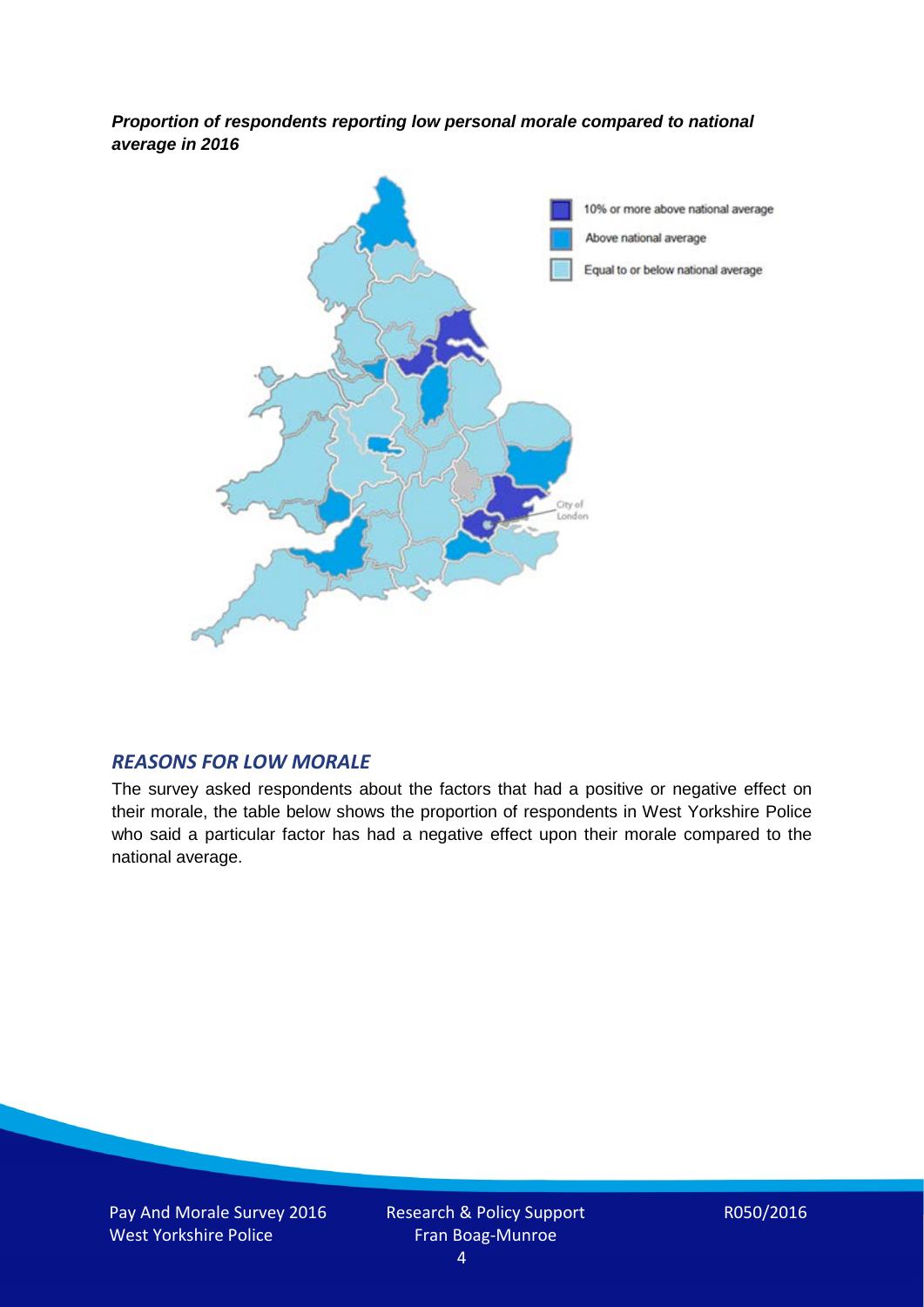| <b>Factor</b>                                  | <b>Negative effect on morale</b><br>(West Yorkshire Police) | <b>Negative effect on morale</b><br><b>(England and Wales)</b> |
|------------------------------------------------|-------------------------------------------------------------|----------------------------------------------------------------|
| Pay and benefits (including<br>pension)        | 70.5%                                                       | 70.9%                                                          |
| Day-to-day job role                            | 37.8%                                                       | 39.9%                                                          |
| Workload and responsibilities                  | 58.0%                                                       | 52.4%                                                          |
| Work-life balance                              | 56.5%                                                       | 58.2%                                                          |
| Opportunities for<br>development and promotion | 36.9%                                                       | 49.9%                                                          |
| Health and wellbeing                           | 53.6%                                                       | 54.3%                                                          |
| How the police as a whole<br>are treated       | 80.5%                                                       | 84.2%                                                          |
| Treatment by senior<br>managers                | 38.2%                                                       | 42.1%                                                          |

# **ATTITUDES TOWARDS THE POLICE**

71.4% of respondents from West Yorkshire Police said that they would not recommend joining the police to others.

Nationally, the proportion of respondents who said that they would not recommend joining the police to others ranges from 78.6% in the top ranking force to 55.4% in the bottom ranking force. Compared to the other forces in England and Wales, West Yorkshire Police ranks 13 out of 42; there are therefore 29 forces with a smaller proportion of respondents who say that they would not recommend joining the police to others.

62.0% of respondents from West Yorkshire Police said that they did not feel valued within the police.

The proportion of respondents who did not feel valued ranges from 79.2% in the top ranking force to 53.1% in the bottom ranking force. In terms of the proportion of respondents who did not feel valued within the police, West Yorkshire Police ranks 27 out of 42; there are 15 forces with a smaller proportion of respondents who did not feel valued.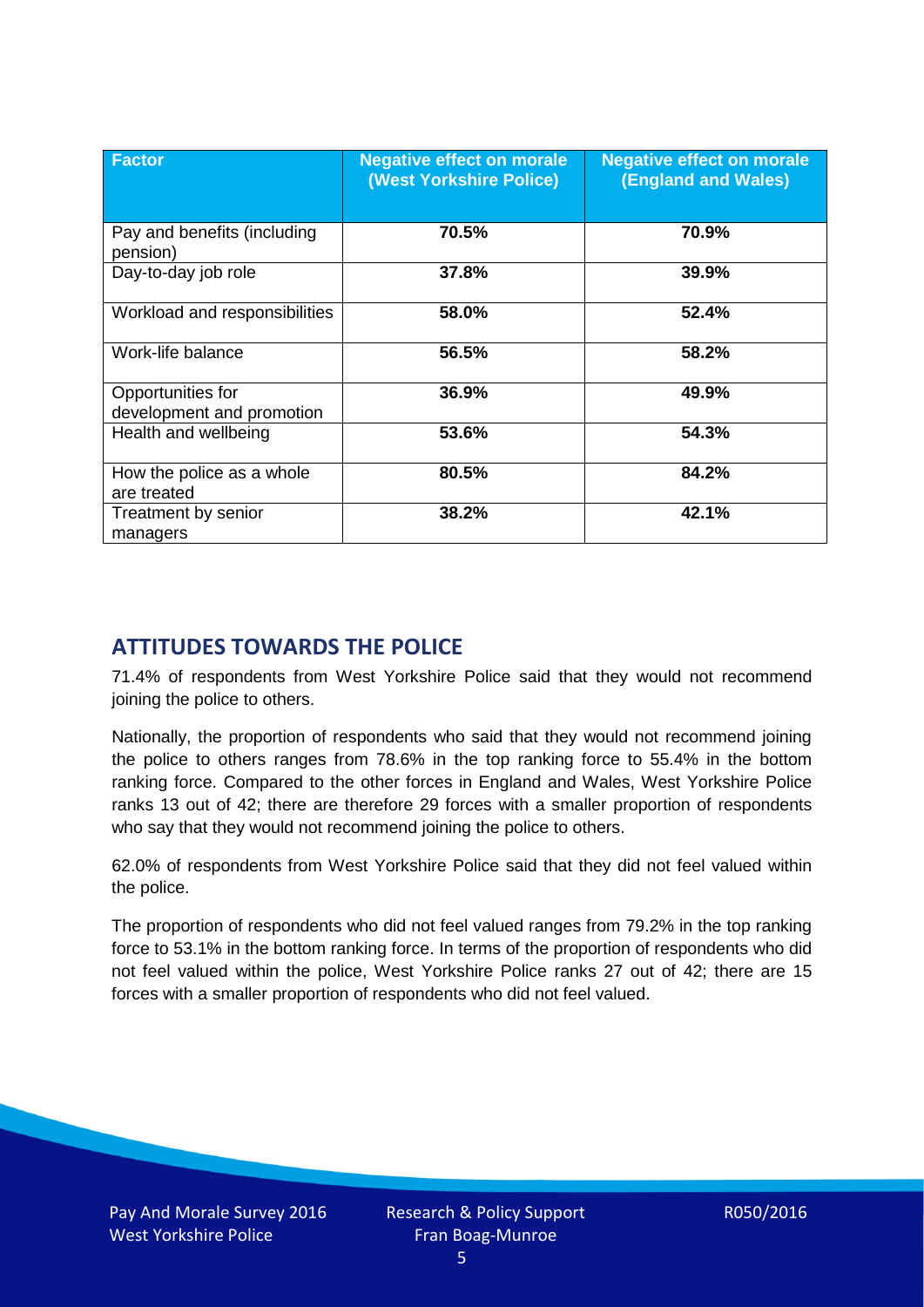|                                                           | 2016  | 2015  |
|-----------------------------------------------------------|-------|-------|
| would<br>not<br>recommend joining<br>the police to others | 71.4% | 83.6% |
| I do not feel valued<br>in the police                     | 62.0% | 79.0% |

For the service as a whole, the proportion of respondents in 2016 who said that they would not recommend joining the police to others was 69.9%. In 2015, 76.3% of respondents said that they would not recommend joining the police. The difference between 2016 and 2015 is statistically significant<sup>[4](#page-5-0)</sup>.

Across the police service as a whole, 67.3% of respondents said that they did not feel valued; compared to 74.7% of respondents in last year's survey. A significantly smaller proportion of respondents did not feel valued this year compared to 201[5](#page-5-1)<sup>5</sup>.

#### *Proportion of respondents who would not recommend the police to others compared to national average in 2016*



<span id="page-5-1"></span><span id="page-5-0"></span> $4$  Z = 19.6, p < 0.001  $5$  Z = 22.1, p < 0.001

Pay And Morale Survey 2016 West Yorkshire Police

Research & Policy Support Fran Boag-Munroe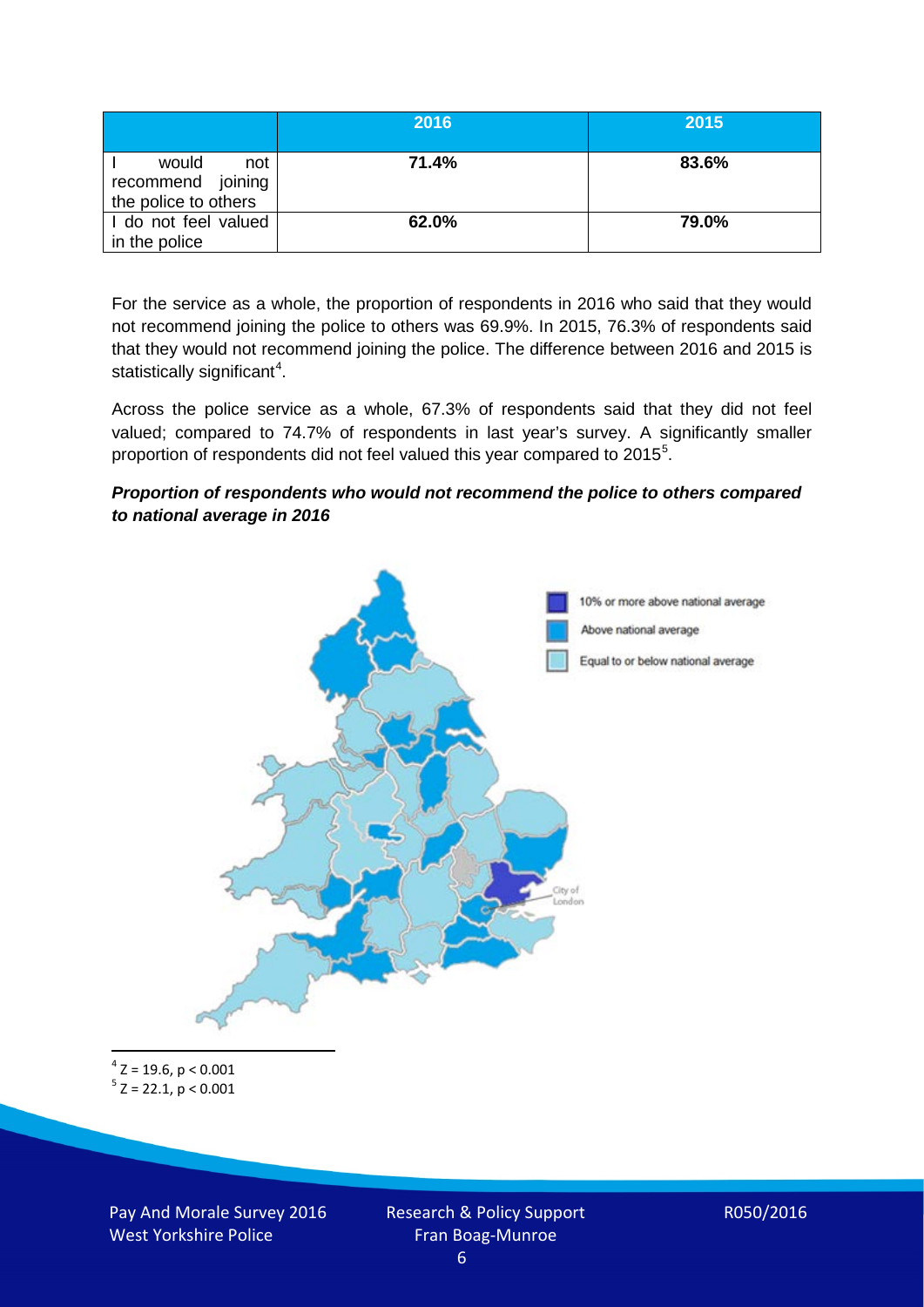# **INTENTION TO LEAVE**

10.9% of respondents from West Yorkshire Police told us that they intend to leave the police service within two years. A further 20.0% of respondents said that they currently do not know what their intentions are with regards to staying in or leaving the police.

The proportion of respondents who planned to leave the police ranged from 21.5% at the top ranking force to 4.5% at the bottom ranking force. In terms of the proportion of respondents intending to leave, West Yorkshire Police ranks 18 out of 42 forces, meaning that there are 24 forces with a smaller proportion of respondents intending to leave within two years.

Comparison of 2016 and 2015 figures for intention to leave in West Yorkshire Police are provided in the table below.

|                                                | 2016  | 2015  |
|------------------------------------------------|-------|-------|
| Intend to leave the police<br>within two years | 10.9% | 16.7% |

For the service as a whole, 11.8% of respondents planned to leave the police service within two years; in 2015, 15.6% of respondents said that they intended to leave within two years. A significantly smaller proportion of respondents intended to leave the police service in 2015 compared to 201[6](#page-6-0)<sup>6</sup>.

<span id="page-6-0"></span> $6$  Z = 15.2, p < 0.001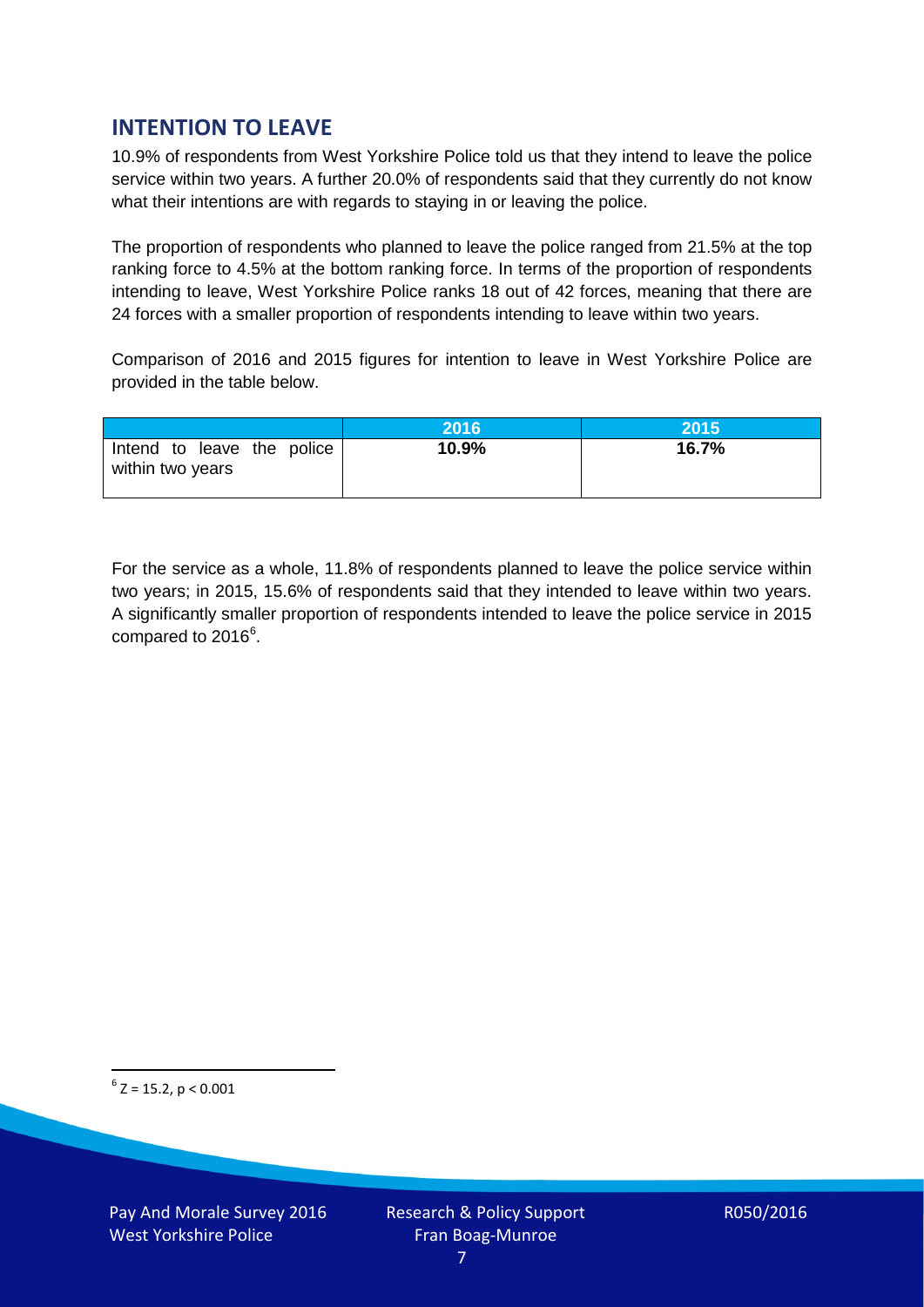*Proportion of respondents intending to leave the police within two years compared to national average in 2016*



#### *REASONS FOR INTENDING TO LEAVE THE POLICE SERVICE*

Respondents who had said they intended to leave were asked to indicate the reasons behind this intention. The table below shows the proportion of respondents in West Yorkshire Police who said that a particular factor has had a major effect on their intention to leave, compared to the national average.

Please be aware that respondents were able to choose more than one option therefore the figures provide below will not add up to 100%.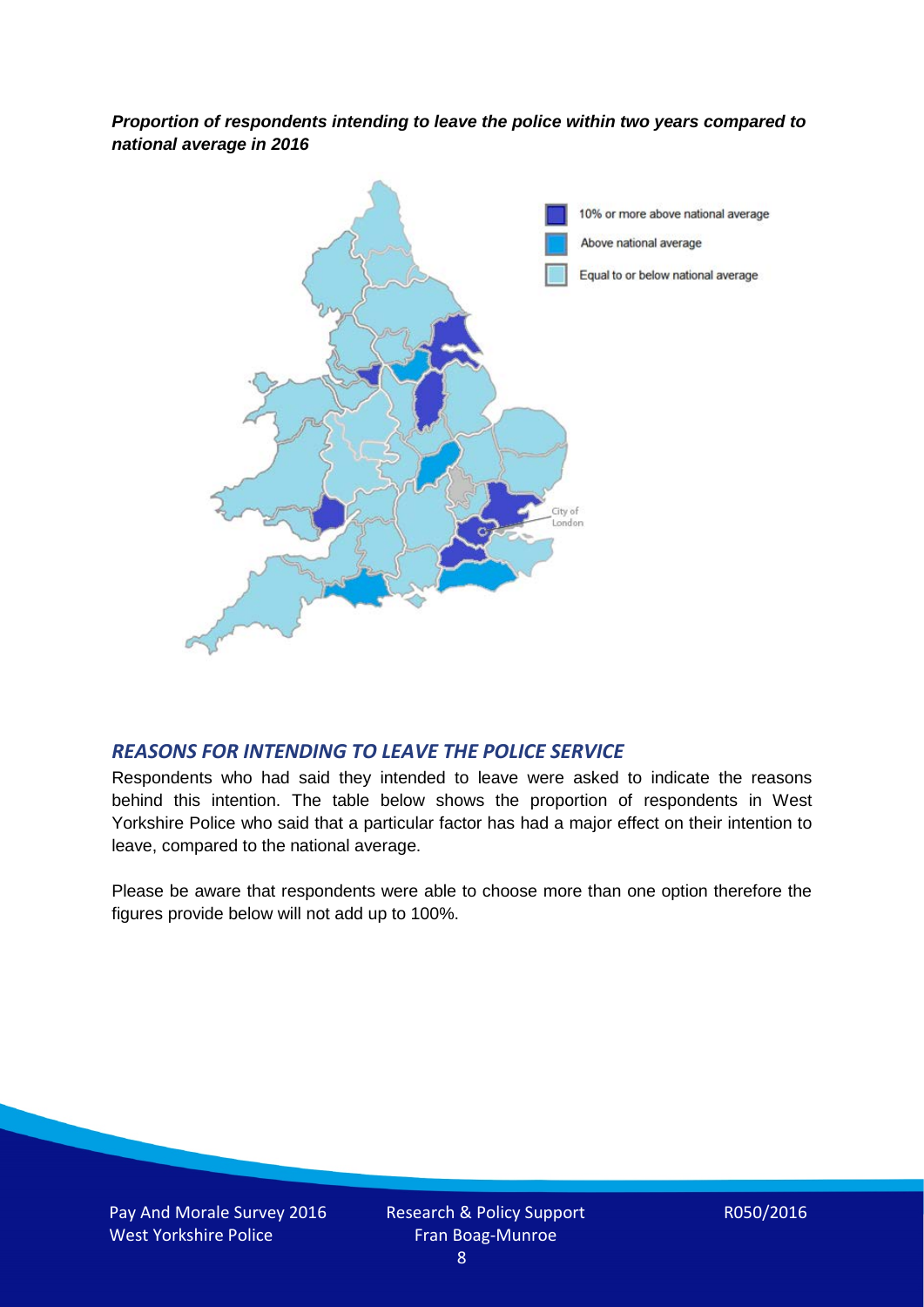| <b>Factor</b>                                          | <b>Major effect on intention to</b><br><b>leave (West Yorkshire</b><br><b>Police)</b> | <b>Major effect on intention to</b><br>leave (England and Wales) |
|--------------------------------------------------------|---------------------------------------------------------------------------------------|------------------------------------------------------------------|
| The impact of your job on<br>your family/personal life | 52.3%                                                                                 | 57.2%                                                            |
| Your morale                                            | 72.9%                                                                                 | 81.7%                                                            |
| Your opportunities for<br>development and promotion    | 35.7%                                                                                 | 49.1%                                                            |
| Your pay and benefits                                  | 61.7%                                                                                 | 67.6%                                                            |
| Better job opportunities<br>outside of the Police      | 48.4%                                                                                 | 59.2%                                                            |
| The impact of the job on your<br>health and wellbeing  | 65.2%                                                                                 | 69.4%                                                            |
| Dissatisfaction with your day-<br>to-day job role      | 36.8%                                                                                 | 43.6%                                                            |
| Your workload and<br>responsibilities                  | 41.3%                                                                                 | 41.8%                                                            |
| How the police was a whole<br>are treated              | 68.4%                                                                                 | 77.6%                                                            |
| Your treatment by senior<br>managers                   | 37.4%                                                                                 | 43.7%                                                            |

# **PAY AND BENEFITS**

75.9% of respondents from West Yorkshire Police told us that they do not feel that they are paid fairly for the responsibilities they have within their job.

Across England and Wales, the proportion of respondents who feel that they are not paid fairly for their responsibilities ranges from 80.8% at the top ranking force to 63.0% at the bottom ranking force. West Yorkshire Police ranks 5 out of 42 forces; there are 37 forces with a smaller proportion of respondents who say that they are not fairly paid for the responsibilities within their job.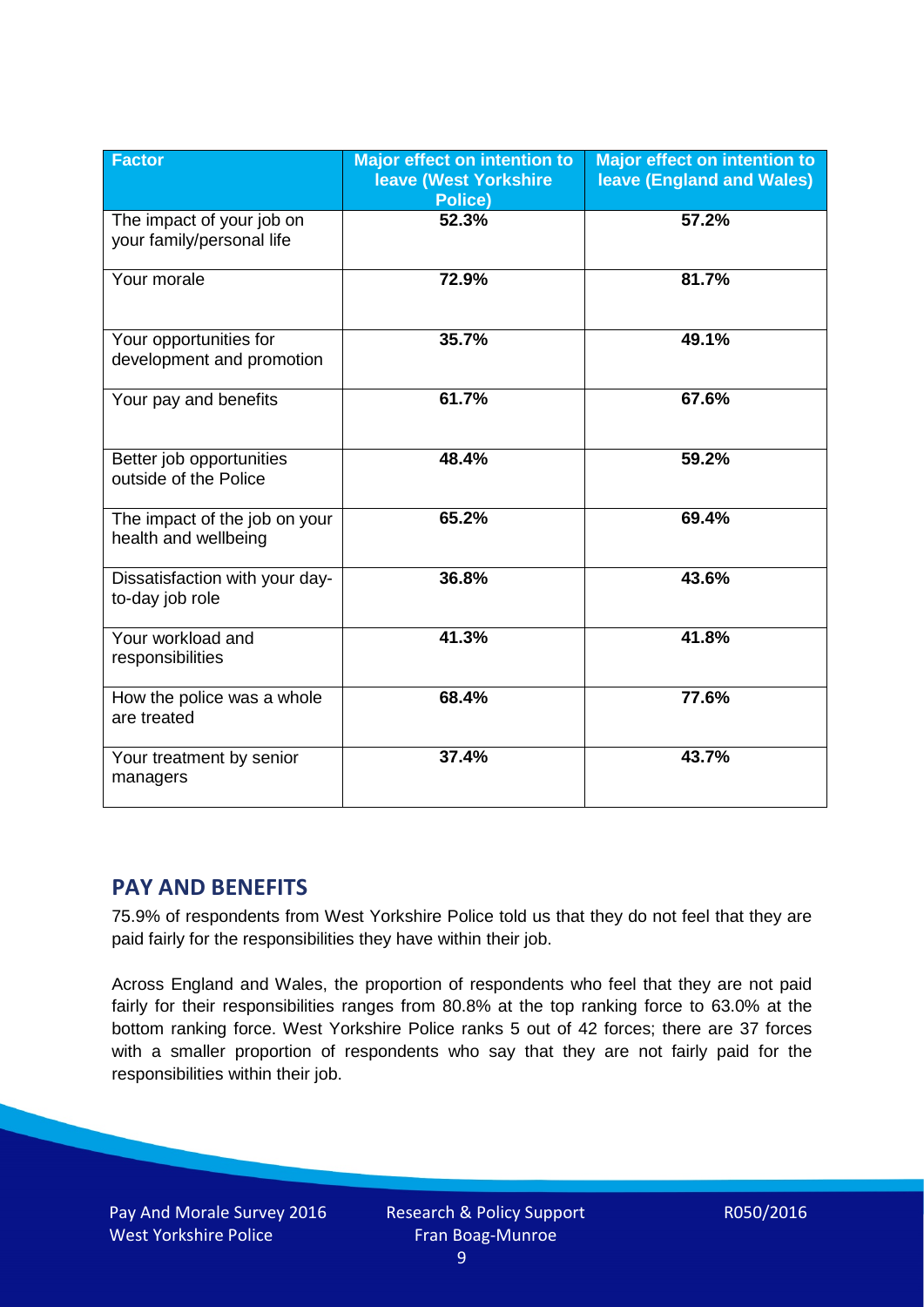68.0% of respondents from West Yorkshire Police said that they are dissatisfied with their overall remuneration (including basic pay and allowances) and 71.5% said that they are dissatisfied with their pensions.

Nationally, The proportion of respondents who are dissatisfied with their overall remuneration ranges from 74.2% at the top ranking force to 50.9% at the bottom ranking force. In terms of respondents reporting dissatisfaction with their remuneration, West Yorkshire Police ranks 9 out of 42 forces, meaning that there are 33 forces with a smaller proportion of respondents who are dissatisfied with their remuneration.

Pension dissatisfaction ranges from 71.5% at the top ranking force to 55.5% at the bottom ranking force. West Yorkshire Police ranks 1 out of 42 forces for this indicator; therefore there are 41 forces with a smaller proportion of respondents who are dissatisfied with their pension.

|                                                                         | 2016  | 2015  |
|-------------------------------------------------------------------------|-------|-------|
| Do not feel fairly paid for the<br>responsibilities within their<br>job | 75.9% | 71.4% |
| Dissatisfied with total<br>remuneration                                 | 68.0% | 65.8% |
| Dissatisfied with pension                                               | 71.5% | 75.8% |

Nationally, 74.4% of respondents said that they were not paid fairly for the responsibilities they have within their job; this proportion was 70.3% in 2015. A significantly larger proportion of respondents said that they were not paid fairly for their responsibilities this year compared to last year<sup>[7](#page-9-0)</sup>.

The proportion of respondents across the police service as a whole who were dissatisfied with their remuneration was 66.7%; this compares to 62.7% in 2015. The difference between

<span id="page-9-0"></span> $7$  Z=12.5, p < 0.001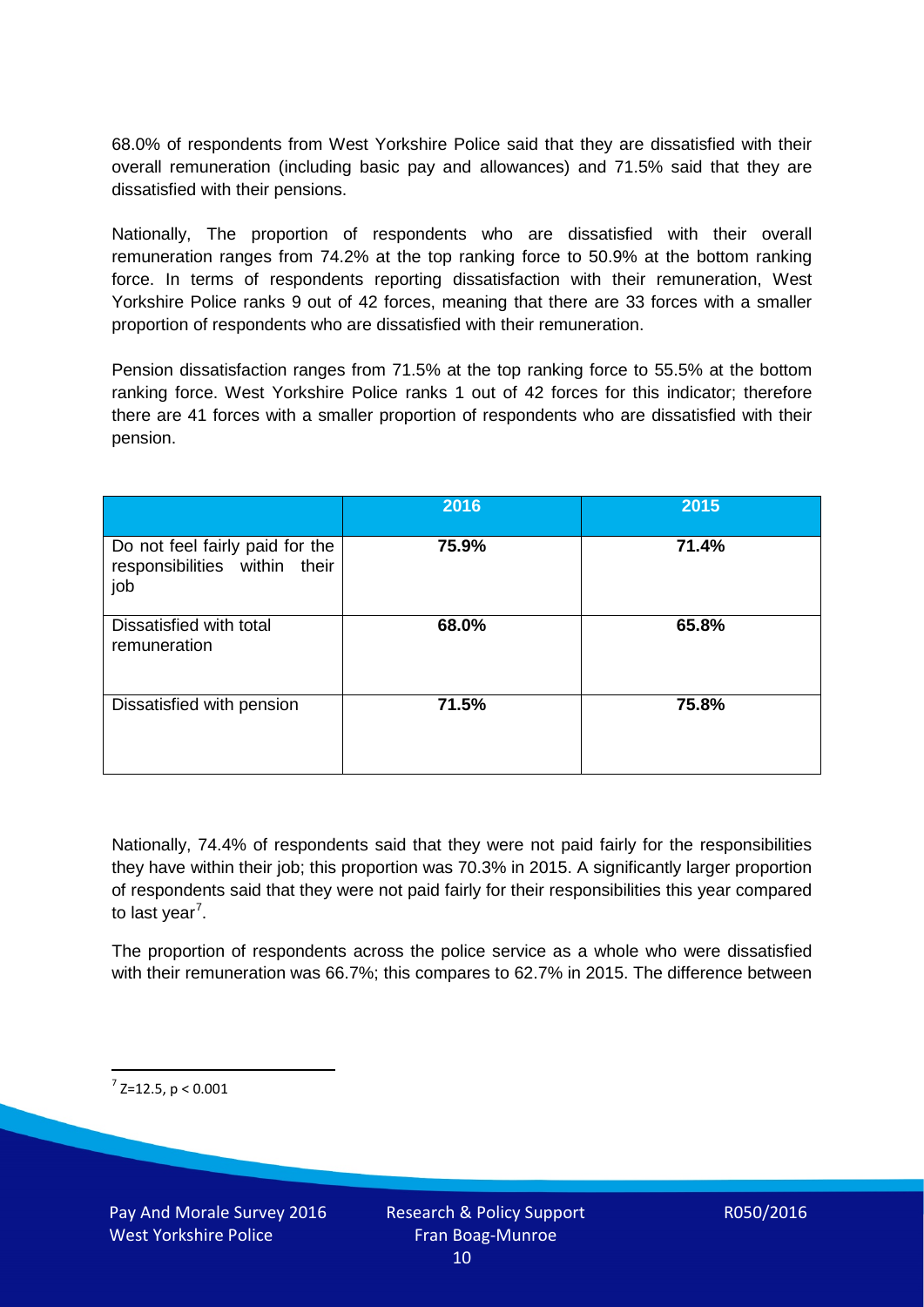the proportion of respondents who were dissatisfied with their overall remuneration in 2016 and 2015 was statistically significant<sup>[8](#page-10-0)</sup>.

Across England and Wales, the proportion of respondents who were dissatisfied with their pension in 2016 was 66.6%; this proportion was 68.9% in 2015. A significantly smaller proportion of respondents were dissatisfied with their pension this year compared to last year<sup>[9](#page-10-1)</sup>.

#### *Proportion of respondents who do not feel fairly paid for the responsibilities within their job compared to national average in 2016*



<span id="page-10-1"></span><span id="page-10-0"></span> $8$  Z = 11.4, p < 0.001  $9^{\circ}$  Z = 6.7 p < 0.001